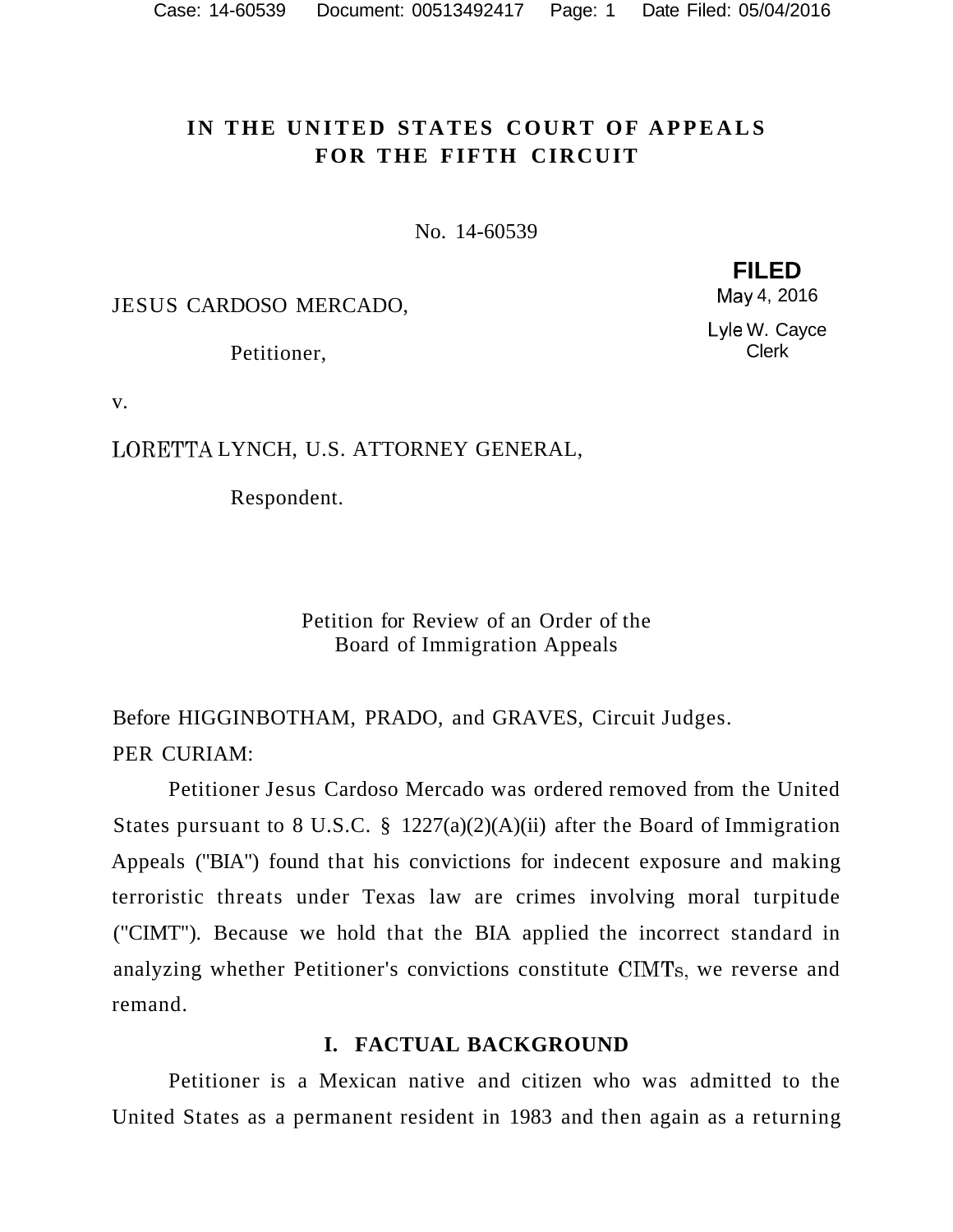permanent resident in 2007. In August 2007, Petitioner pleaded *nolo contendere* to indecent exposure in violation of Texas Penal Code § 21.08. In May 2010, he pleaded *nolo contendere* to making terroristic threats in violation of Texas Penal Code § 22.07.

In 2013, the Department of Homeland Security ("DHS") notified Petitioner that he was subject to removal from the United States pursuant to 8 U.S.C. §  $1227(a)(2)(A)(i)$  and  $(ii).<sup>1</sup>$  An Immigration Judge found that Petitioner was removable pursuant to  $\S$  1227(a)(2)(A)(ii), which states that an alien may be deported at any time after admission if "convicted of two or more crimes involving moral turpitude, not arising out of a single scheme of criminal misconduct." In March 2014, the Immigration Judge denied Petitioner's request for discretionary cancellation of his removal and ordered that he be removed to Mexico.

The BIA affirmed the Immigration Judge, holding that under the "realistic probability" approach Petitioner's convictions for indecent exposure and making terroristic threats under Texas law are CIMTs.

#### II. **DISCUSSION**

We review questions of law raised in the Petition for Review de novo but give "considerable deference to the BIA's interpretation of the legislative scheme it is entrusted to administer." *Zhu v. Gonzales,* 493 F.3d 588, 594 (5th Cir. 2007) (quoting *Fonseca-Leite v. I.N.S.,* 961 F.2d 60, 62 (5th Cir. 1992)). That is, "[w]e give *Chevron* deference to the BIA's interpretation of the term 'moral turpitude' and its guidance on the general categories of offenses which constitute CIMTs, but we review *de novo* the BIA's determination of whether

**DHS** subsequently withdrew the charge under §  $1227(a)(2)(A)(i)$ .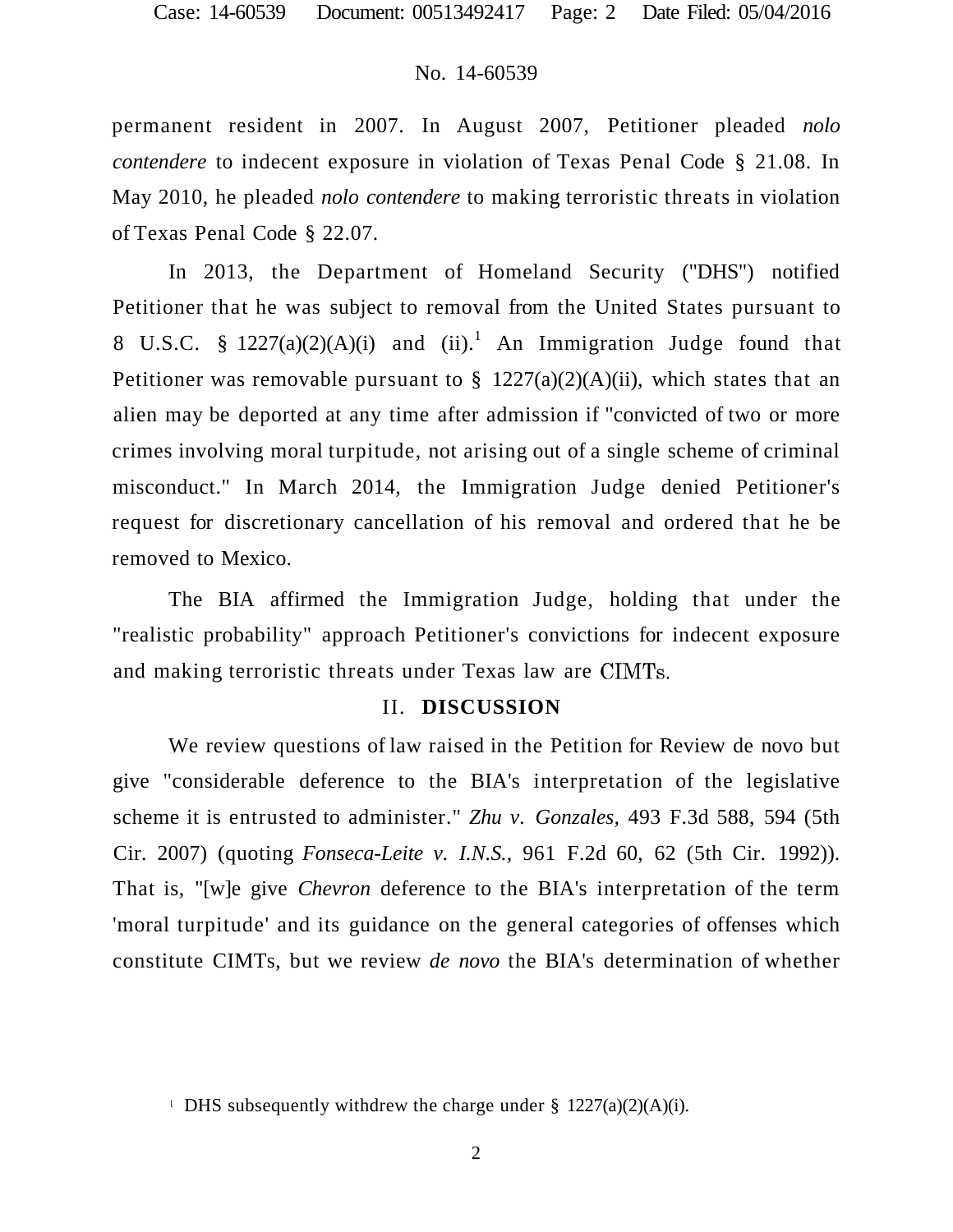a particular state or federal crime qualifies as a CIMT." *Esparza-Rodriguez v. Holder,* 699 F.3d 821, 823-24 (5th Cir. 2012).

The BIA applied the realistic probability approach in analyzing whether Petitioner's convictions are CIMTs. Under this approach, "[i]n determining whether a state statute sweeps more broadly than an offense defined under federal law, courts should not 'conceive of every imaginable means by which a statute might possibly be violated.'" *United States v. Rodriguez-Negrete,* 772 F.3d 221, 225 (5th Cir. 2014), *cert, denied,* 135 S. Ct. 1538 (2015) (quoting *United States v. Gore,* 636 F.3d 728, 733 (5th Cir. 2011)). Instead, courts must determine whether there is "a realistic probability, not a theoretical possibility, that the State would apply its statute to conduct that falls outside the generic definition of a crime." *Id.* (quoting *Gonzales v. Duenas-Alvarez,* 549 U.S. 183, 193 (2007)). This requires a "show[ing] that the statute was so applied in [the petitioner's] own case" or "at least point [ing] to . . . other cases in which the state courts in fact did apply the statute in the special (nongeneric) manner for which he argues." *Duenas-Alvarez,* 549 U.S. at 193. The BIA concluded that both of Petitioner's convictions included the requisite reprehensible conduct and mental state to be CIMTs, and Petitioner had failed to show a realistic probability that individuals would be prosecuted under these sections for nonreprehensible conduct.

While the  $BIA<sup>2</sup>$  and several other circuits<sup>3</sup> have adopted this approach in the context of analyzing whether convictions constitute CIMTs under the

<sup>2</sup>  *See Matter of Hernandez,* 26 I. & N. Dec. 397, 398 (BIA 2014); *Matter of Medina,* 26 I. & N. Dec. 79, 82 (BIA 2013); *Matter of Louissaint,* 24 I. & N. Dec. 754, 757 (BIA 2009).

<sup>3</sup>  *See, e.g., Cano-Oyarzabal v. Holder,* 774 F.3d 914, 916-17 (7th Cir. 2014); *Villatoro v. Holder,* 760 F.3d 872, 877 (8th Cir. 2014); *Gonzalez-Cervantes v. Holder,* 709 F.3d 1265, 1266 (9th Cir. 2013); *Rodriguez-Heredia v. Holder,* 639 F.3d 1264, 1267 (10th Cir. 2011). *But see Jean-Louis v. Att'y Gen.,* 582 F.3d 462, 481-82 (3d Cir. 2009) (declining to adopt the realistic probability approach in analyzing CIMTs).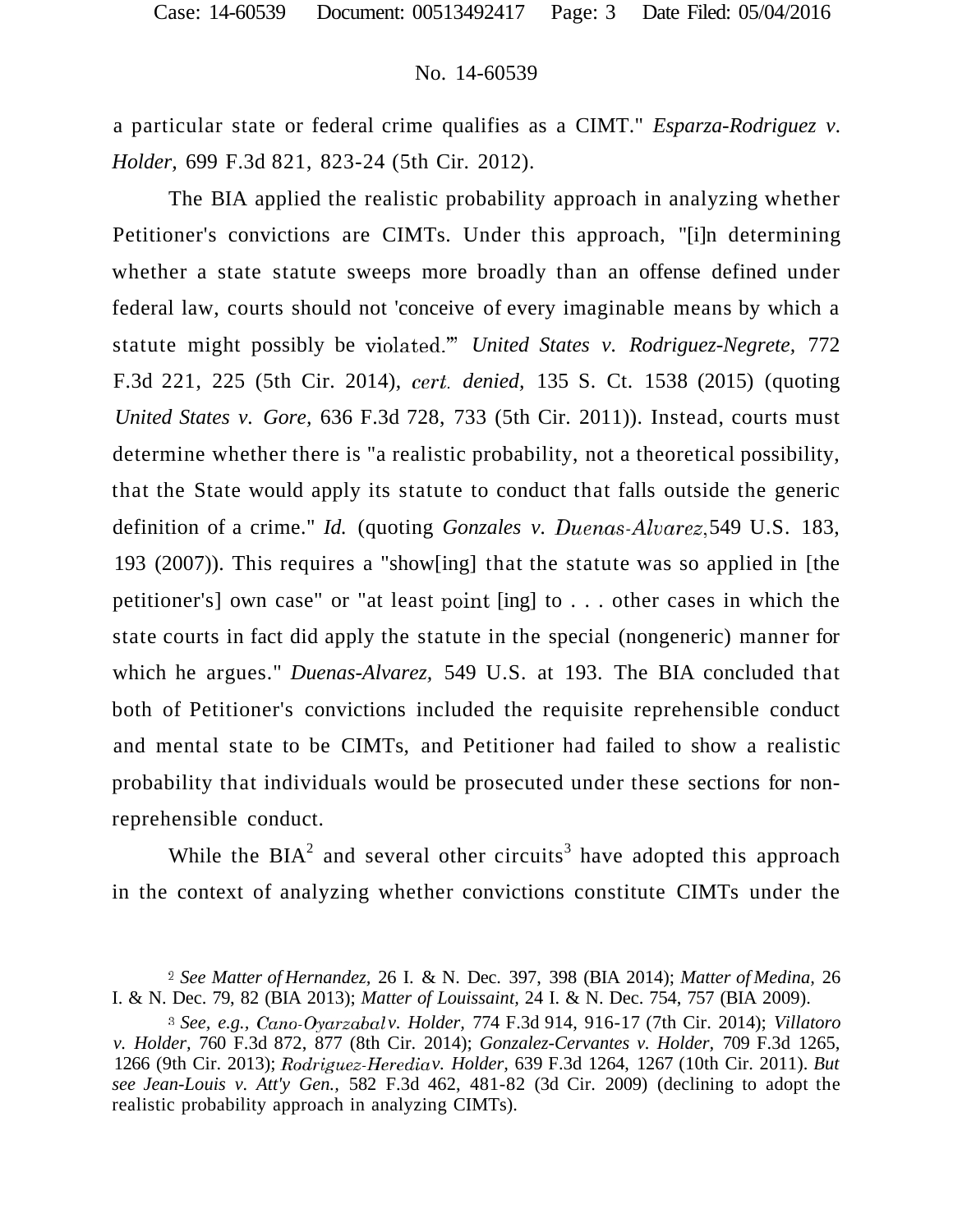Immigration and Nationality Act ("INA"), this Court has not. *See Cisneros-Guerrerro v. Holder,* 774 F.3d 1056, 1058-59, 1059 n.2 (5th Cir. 2014); *Nino v. Holder,* 690 F.3d 691, 694 (5th Cir. 2012). Rather, we have persistently applied the "minimum reading" approach in this context. *E.g., Amouzadeh v. Winfrey,*  467 F.3d 451, 455 (5th Cir. 2006); *Cisneros-Guerrerro,* 774 F.3d at 1058-59; *Nino,* 690 F.3d at 694. Pursuant to this approach, "[a]n offense is a crime involving moral turpitude if the minimum reading of the statute [of conviction] necessarily reaches only offenses involving moral turpitude." *Nino,* 690 F.3d at 694 (second alternation in original) (quoting *Amouzadeh,* 467 F.3d at 455).

The Government argues that this Court should now adopt the realistic probability approach in the CIMT context. However, we are bound by this Circuit's rule of orderliness. Under our rule of orderliness, "one panel of our court may not overturn another panel's decision, absent an intervening change in the law, such as by a statutory amendment, or the Supreme Court, or our *en banc* court." *Jacobs v. Nat'l Drug Intelligence Ctr.,* 548 F.3d 375, 378 (5th Cir. 2008).

The Government contends that the Supreme Court's decision in *Moncrieffe v. Holder,* 133 S. Ct. 1678 (2013), constitutes such an intervening change in law. We disagree. For a Supreme Court decision to satisfy this Court's rule of orderliness, it must "be unequivocal, not a mere 'hint' of how the Court might rule in the future." *United States v. Alcantar,* 733 F.3d 143, 146 (5th Cir. 2013). *Moncrieffe* addressed whether a conviction was an aggravated felony, not a CIMT. *See* 133 S. Ct. at 1682. And while it stated that courts view the "minimum conduct criminalized by the state statute," *id.* at 1684, in light of the "realistic probability . . . that the State would apply its statute to conduct that falls outside of the generic definition of the crime," *id.* at 1685 (quoting *Duenas-Alvarez,* 549 U.S. at 193), this is not an unequivocal indication that